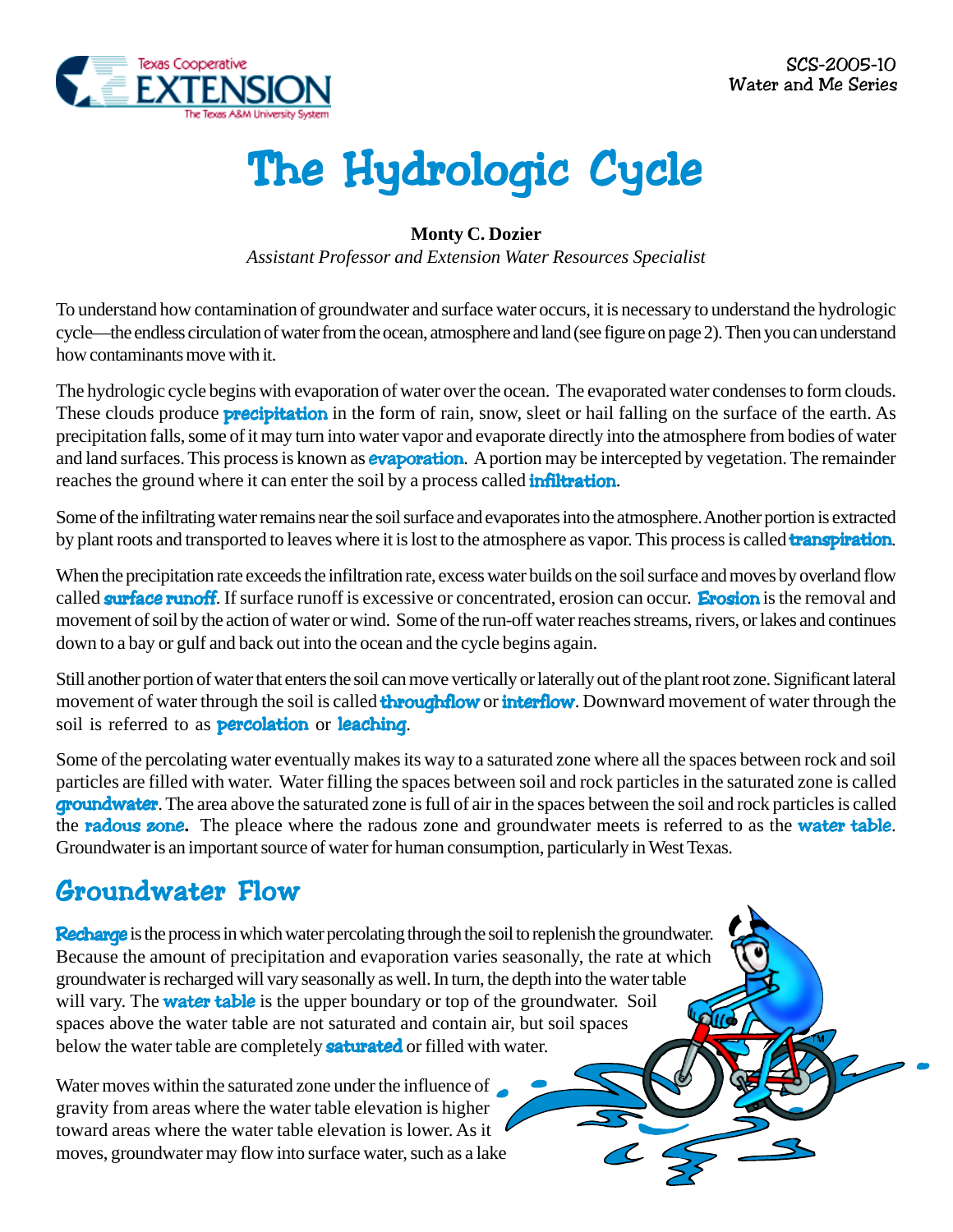

or river. In fact, this process, known as **baseflow**, accounts for most of the water that recharges perennial streams, rivers and lakes.

One common misconception, however, is that groundwater moves somewhat rapidly. In reality, groundwater moves much more slowly than water in a river or stream. This is because groundwater must overcome friction to move through small spaces between soil particles and rocks. While water in a stream may move several inches or feet per second, groundwater generally moves much more slowly.

Because groundwater flows slowly, most wells draw on groundwater that lies close to the point where the well is located. This is why activities taking place on land surfaces closest to the well have the greatest impact on water quality. Never store or use household chemicals, pesticides, fertilizers, petroleum and other potential contaminants near water wells.

# **Aquifers and Aquitards**

An **aquifer** is defined as permeable, geologic material through which significant quantities of water move. Geologic materials that serve as aquifers include unconsolidated material such as sand and gravel, permeable sedimentary bed rock such as sandstone, limestone and dolomite and fractured crystalline bedrock. To learn how to build your own aquifer model go to **http://www.epa.gov/safewater/kids/grades\_k-3\_thirstin\_builds\_an\_aquifer.html**.

Geologic material through which significant quantities of water cannot move is referred to as aquitards. Clays, shales, dense crystalline and sedimentary bedrock and other slowly permeable materials are common aquitards.

Aquifers and aquitards vary in their occurrence, thickness, continuity and depth. A confined aquifer is bounded on the top and bottom by aquitards. In contrast, unconfined aquifers are overlaid by permeable layers and are generally found close to the land surface.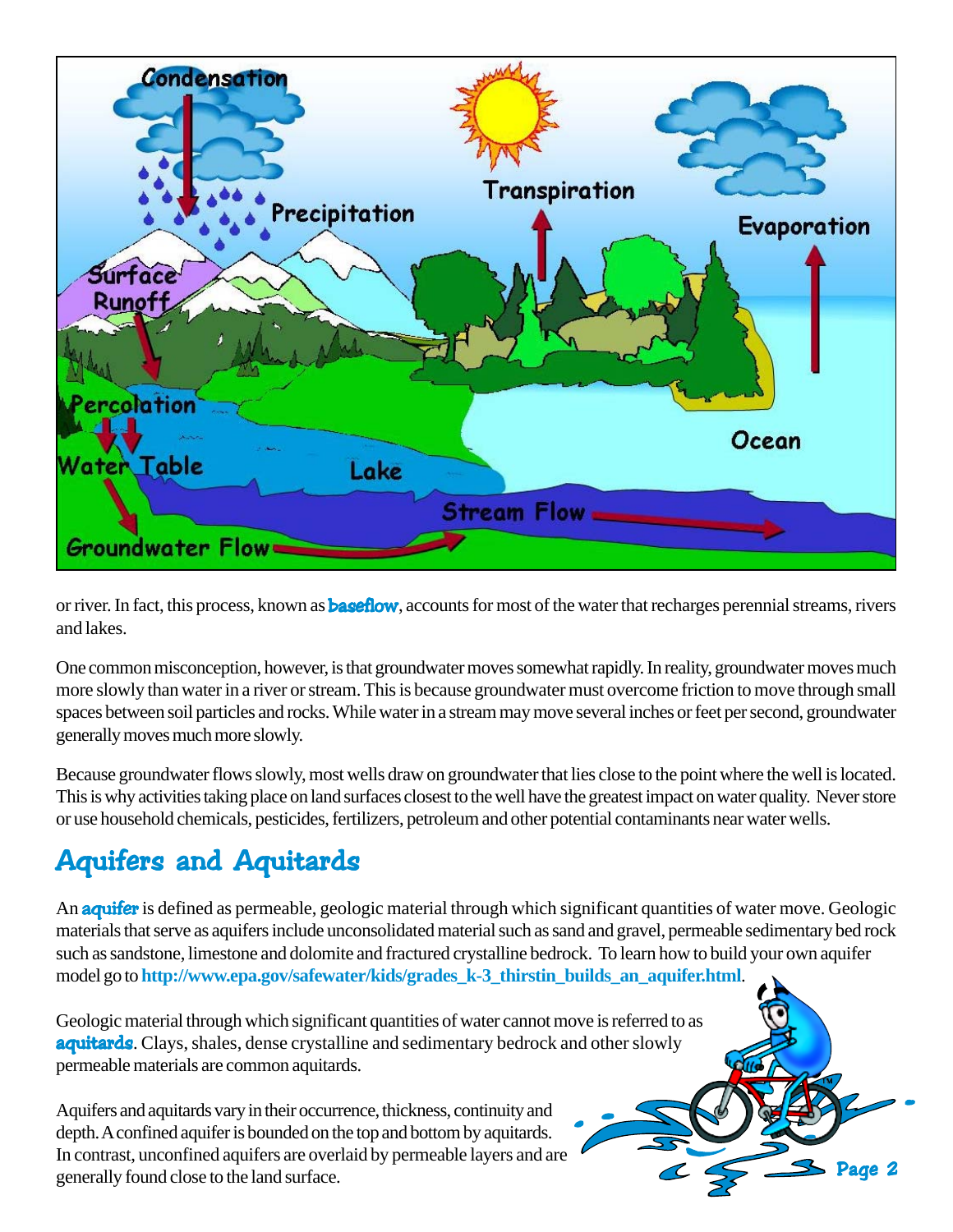

#### Groundwater Contamination

Groundwater becomes contaminated as substances leach downward by percolating water. Some groundwater contamination is the result of human activities on the land surface. Contamination near water wells or from old, abandoned water wells can quickly enter and contaminate groundwater.

An aquifer overlain by an aquitard is less susceptible to contamination than one that is not because contaminated water has difficulty percolating through the aquitard. In addition, deep aquifers are relatively less susceptible to contamination than shallow aquifers because of the distance the contaminant must move in the soil before reaching a deep aquifer.

## Point and Nonpoint Source Pollution

Point sources of contamination are identified by a well-defined point of entry through which pollutants reach a body of water, such as municipal and industrial treatment facilities.

Page 3

Nonpoint sources of contamination have no easily identified point of entry through which pollutants reach a body of water. Contaminants originate from a wide variety of sources over a wide area, and they enter surface water and groundwater at many locations, by many processes. Pesticides and fertilizers applied to cropland, effluent from septic systems, leaching of highway de-icing salts and products from leaking underground storage tanks, are commonly identified as nonpoint sources of pollution.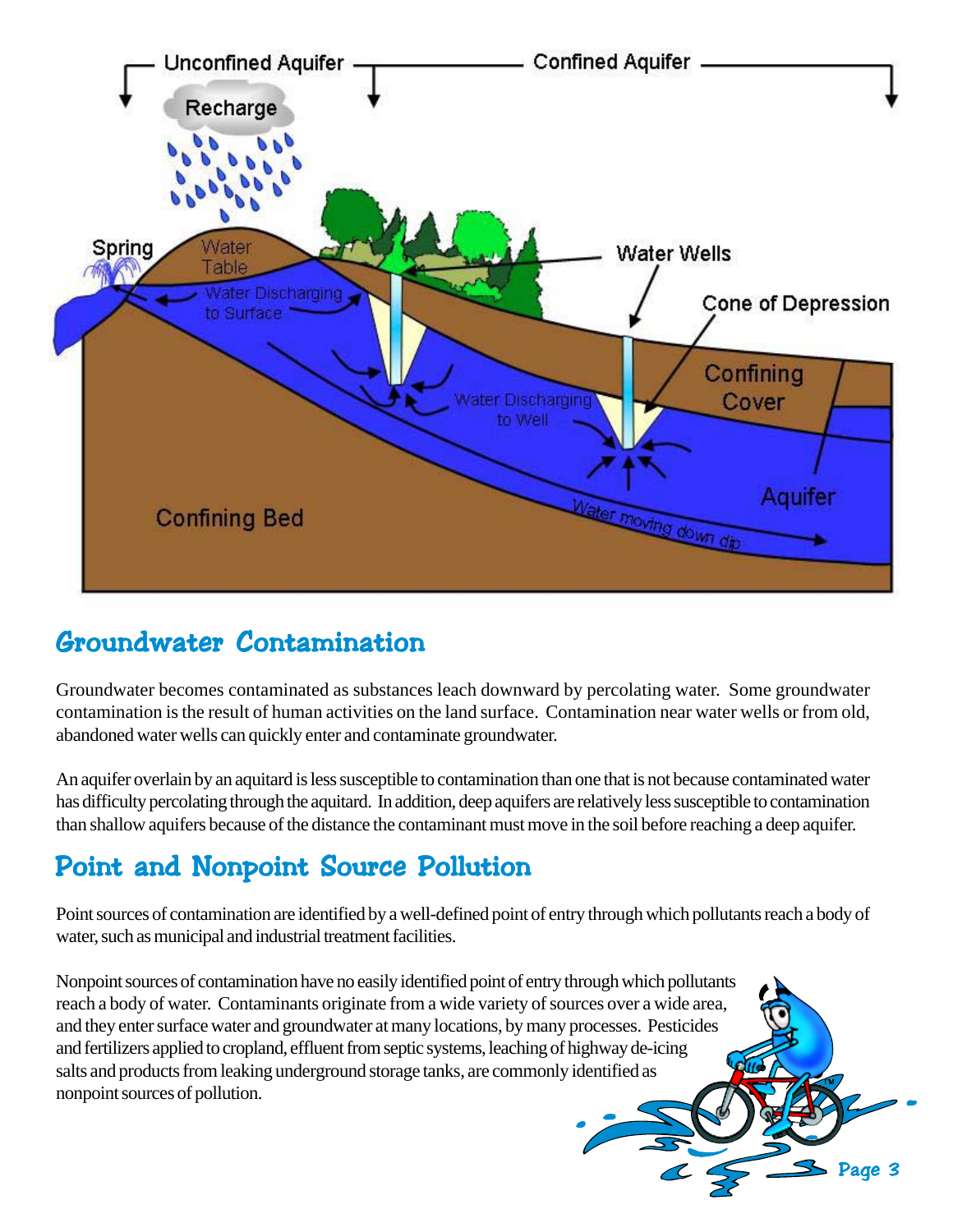## Protecting Your Water Supply

You should pay particularly strict attention to the handling and disposal of potential contaminants, such as pesticides, fertilizers, cleaning solvents and motor oil. Mix and handle chemicals as far from the well as possible. At a minimum, always mix and handle chemicals 150 feet downslope from your water well.

Homeowners should also adopt practices which limit potential groundwater contamination, such as pumping their septic system regularly and disposing of household toxic wastes properly. More information on protecting private water wells can be found at http://soilcrop.tamu.edu or http://tcebookstore.org by accessing the Tex\*A\*Syst Wellhead Protection publications or by contacting your local Texas Cooperative Extension office.



Match the number with the correct word:

| Transpiration         | Well                             | Lake        |
|-----------------------|----------------------------------|-------------|
| Evaporation           | Landfill<br><b>Communication</b> |             |
| Industrial wastewater | Condensation                     | Aquifer     |
| Municipal wastewater  | Precipitation                    | River<br>fa |

Page 4

Transpiration 1; Evaporation 2; Industrial wastewater 3; Municipal wastewater 4; Precipitation 5; Aquifer 6; Well 7; Lake 8; Landfill 9; Runoff 10; Condensation 11; River 12